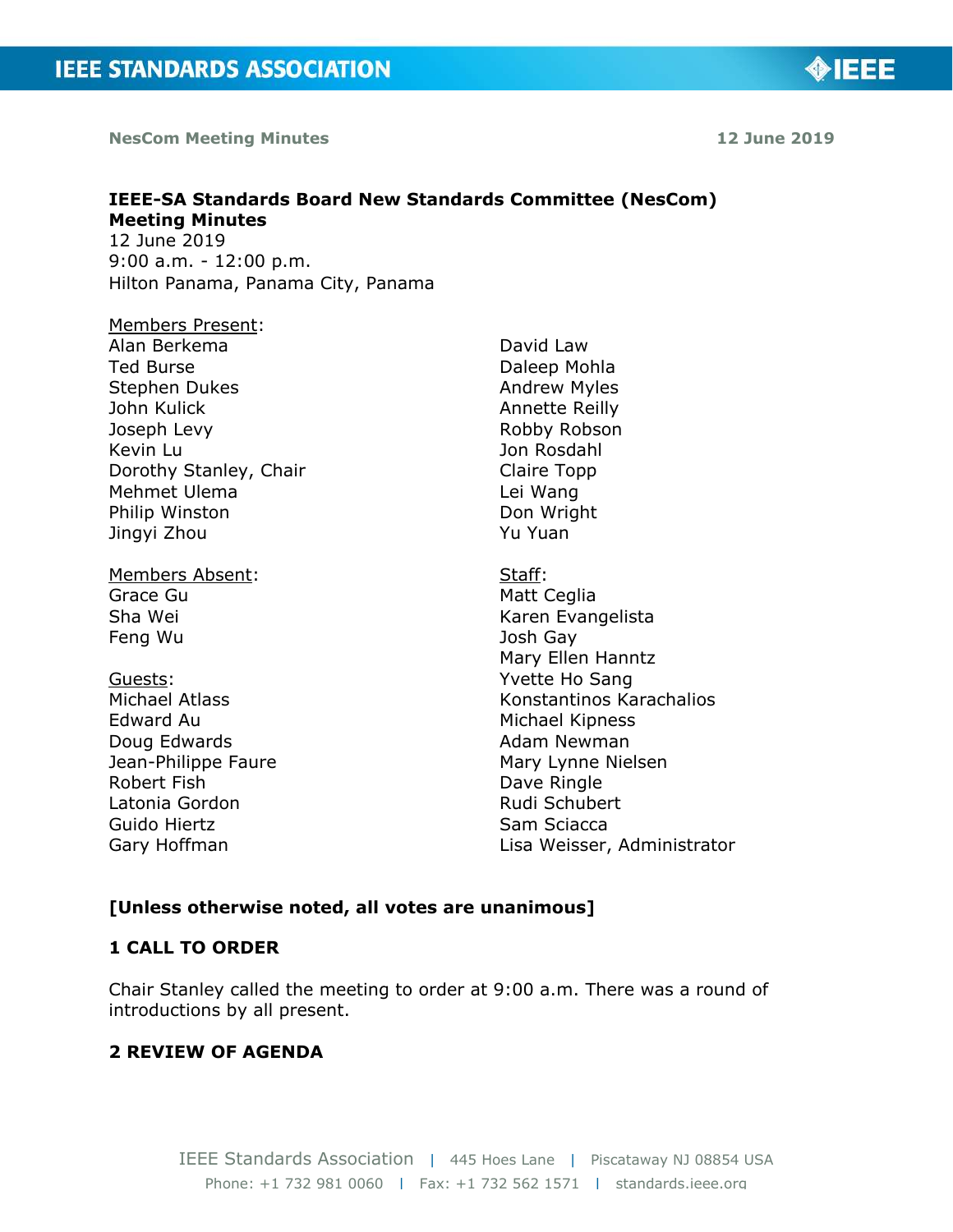The agenda was reviewed and Chair Stanley asked if there were any changes to be made. There were none.

## **A motion was made to approve the 12 June 2019 NesCom meeting agenda. The motion was unanimously approved.**

## **2.1 Consent Agenda**

## **2.1.1 Withdrawal Requests**

IEEE Aerospace and Electronic Systems Society/Radar Systems Panel

## **P521a**

Standard Letter Designations for Radar-Frequency Bands Amendment: Updating Letter Designations and Extensions of Frequency Range **Recommendation: Approve PAR withdrawal**

IEEE Computer Society/Learning Technology

## **P1484.21**

Task Model for Project-based Learning **Recommendation: Approve PAR withdrawal**

IEEE Engineering in Medicine and Biology Society/IEEE 11073 Standards **Committee** 

## **P11073-10420**

Health informatics - Personal health device communication Part 10420: Device specialization - Body composition analyzer **Recommendation: Approve PAR withdrawal**

## **2.1.2 Project Number Change Request for P2682 'Guide for the Evaluation of Performance Characteristics of Non-Sulfur Hexafluoride Insulation and Arc Quenching Media for Switchgear Rated Above 1000 V'**

NB: The approval of this number change request was included in the approval of the agenda and consent agenda. The PAR number has been changed from P2682 to PC37.100.7.

## **2.1.3 Project Number Change Request for P802.22.3 'Standard for Spectrum Characterization and Occupancy Sensing'**

NB: The approval of this number change request was included in the approval of the agenda and consent agenda. The PAR number has been changed from P802.22.3 to P802.15.22.3.

## **3. APPROVAL OF MINUTES FROM THE 1 MAY 2019 MEETING**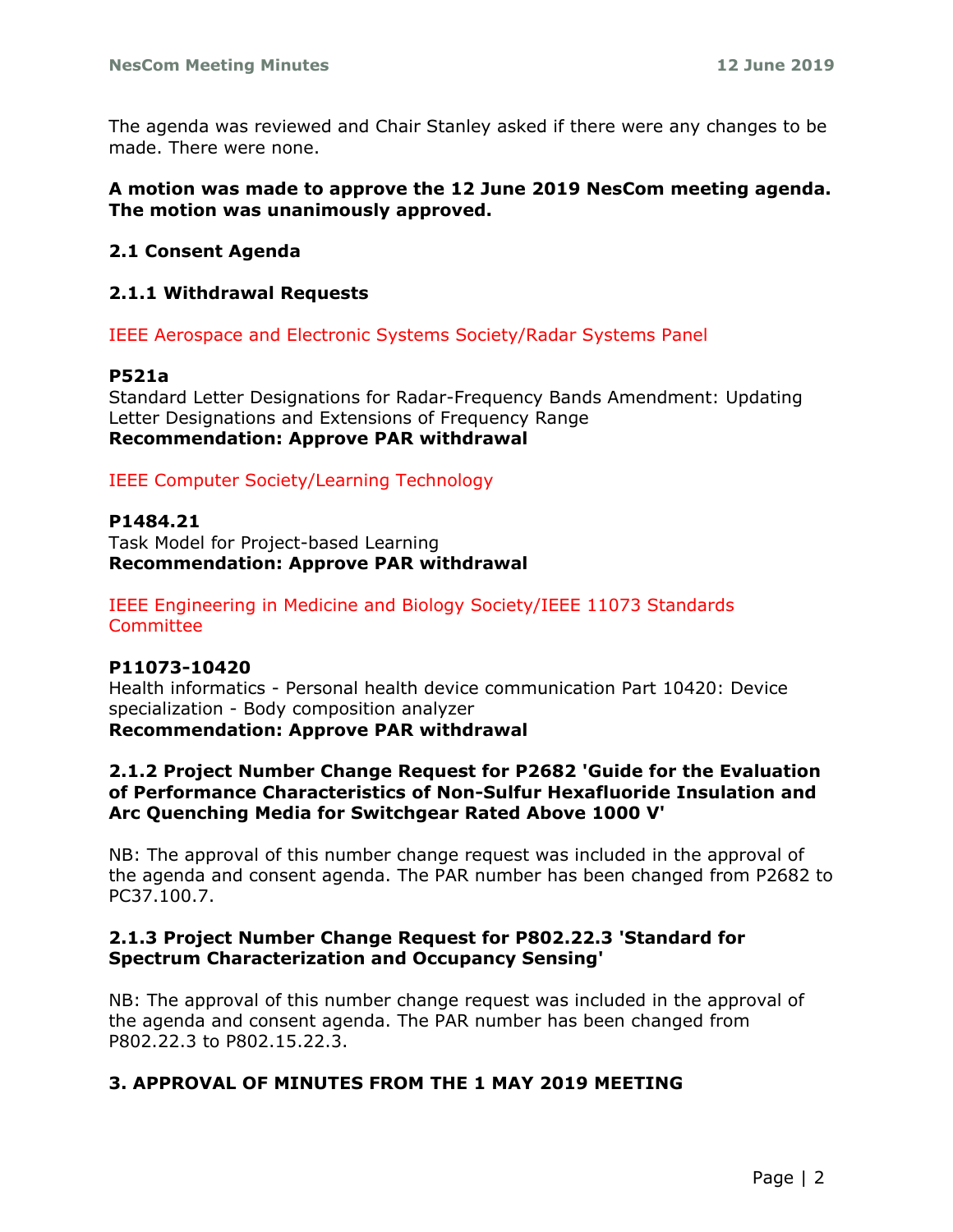**A motion was made to approve the minutes of the 1 May 2019 NesCom meeting. The motion was unanimously approved.**

## **4 PARS FOR DISCUSSION**

## **4.1 Modified PARs**

IEEE-SA Board of Governors/Corporate Advisory Group

## **P7130**

Standard for Quantum Technologies Definitions **Recommendation: Approve modified PAR**

IEEE Consumer Electronics Society/Blockchain Standards Committee

## **P2140.1**

Standard for General Requirements for Cryptocurrency Exchanges **Recommendation: Approve modified PAR**

## **P2140.2**

Standard for Security Management for Customer Cryptographic Assets on Cryptocurrency Exchanges

**Recommendation: Approve modified PAR**

# **P2140.3**

Standard for User Identification and Anti-Money Laundering on Cryptocurrency Exchanges

**Recommendation: Approve modified PAR**

IEEE Power and Energy Society/Insulated Conductors

## **P400**

Guide for Field Testing and Evaluation of the Insulation of Shielded Power Cable Systems Rated 5 kV and Above

# **Recommendation: Approve modified PAR**

## **P1186**

Recommended Practice for Applicability of Methods for the Evaluation of Low Voltage and Medium Voltage Installed Cable Systems in Nuclear Facilities **Recommendation: Approve modified PAR**

## **4.2 Extension Requests**

IEEE Power and Energy Society/Power System Communications and Cybersecurity

## **P1815**

Standard for Electric Power Systems Communications-Distributed Network Protocol (DNP3)

**Recommendation: Approve request for an extension until December 2022**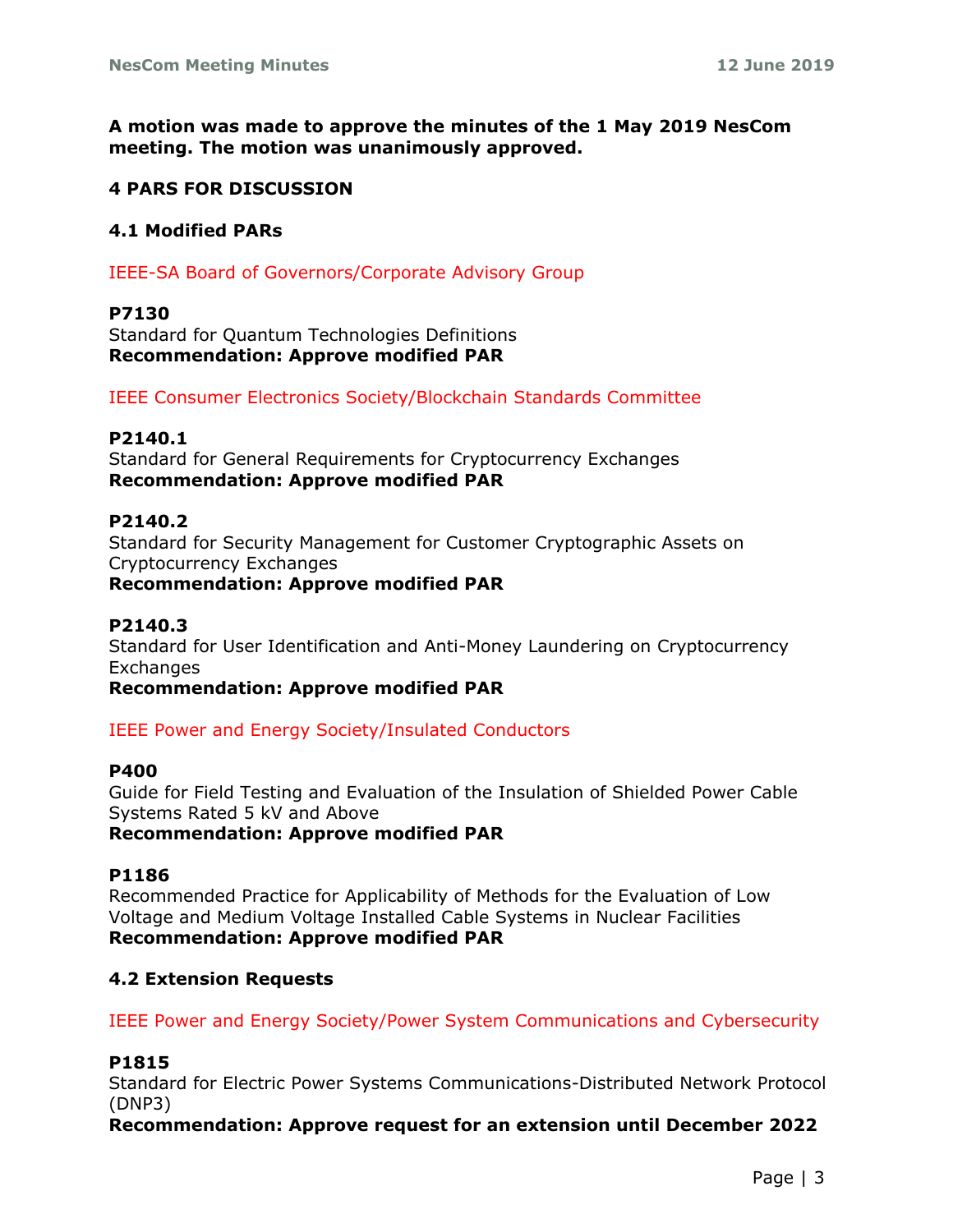## IEEE Power and Energy Society/Power System Instrumentation and Measurements

# **P1122**

Standard for Digital Recorders for Measurements in High-Voltage and High-Current Impulse Tests

**Recommendation: Approve request for an extension until December 2020**

# **4.3 New PARs**

IEEE Antennas and Propagation Society/Antennas and Propagation Standards Committee

## **P2816**

Recommended Practice for Computational Electromagnetics Applied to Modeling and Simulation of Antennas

**Recommendation: Approve new PAR until December 2023**

IEEE Consumer Electronics Society/Blockchain Standards Committee

## **P2140.4**

Standard for Distributed/Decentralized Exchange Framework using DLT (Distributed Ledger Technology)

**Recommendation: Approve new PAR until December 2023**

## **P2140.5**

Standard for Custodian Framework of Cryptocurrency **Recommendation: Approve new PAR until December 2023 (8 approve, 1 abstain [Levy])**

## **P2143.1**

Standard for General Process of Cryptocurrency Payment **Recommendation: Approve new PAR until December 2023**

## **P2143.2**

Standard for Cryptocurrency Payment Performance Metrics **Recommendation: Approve new PAR until December 2023**

## **P2143.3**

Standard for Risk Control Requirements for Cryptocurrency Payment **Recommendation: Approve new PAR until December 2023**

## **P2144.1**

Standard for Framework of Blockchain-based Internet of Things (IoT) Data Management

**Recommendation: Approve new PAR until December 2023**

# **P2144.2**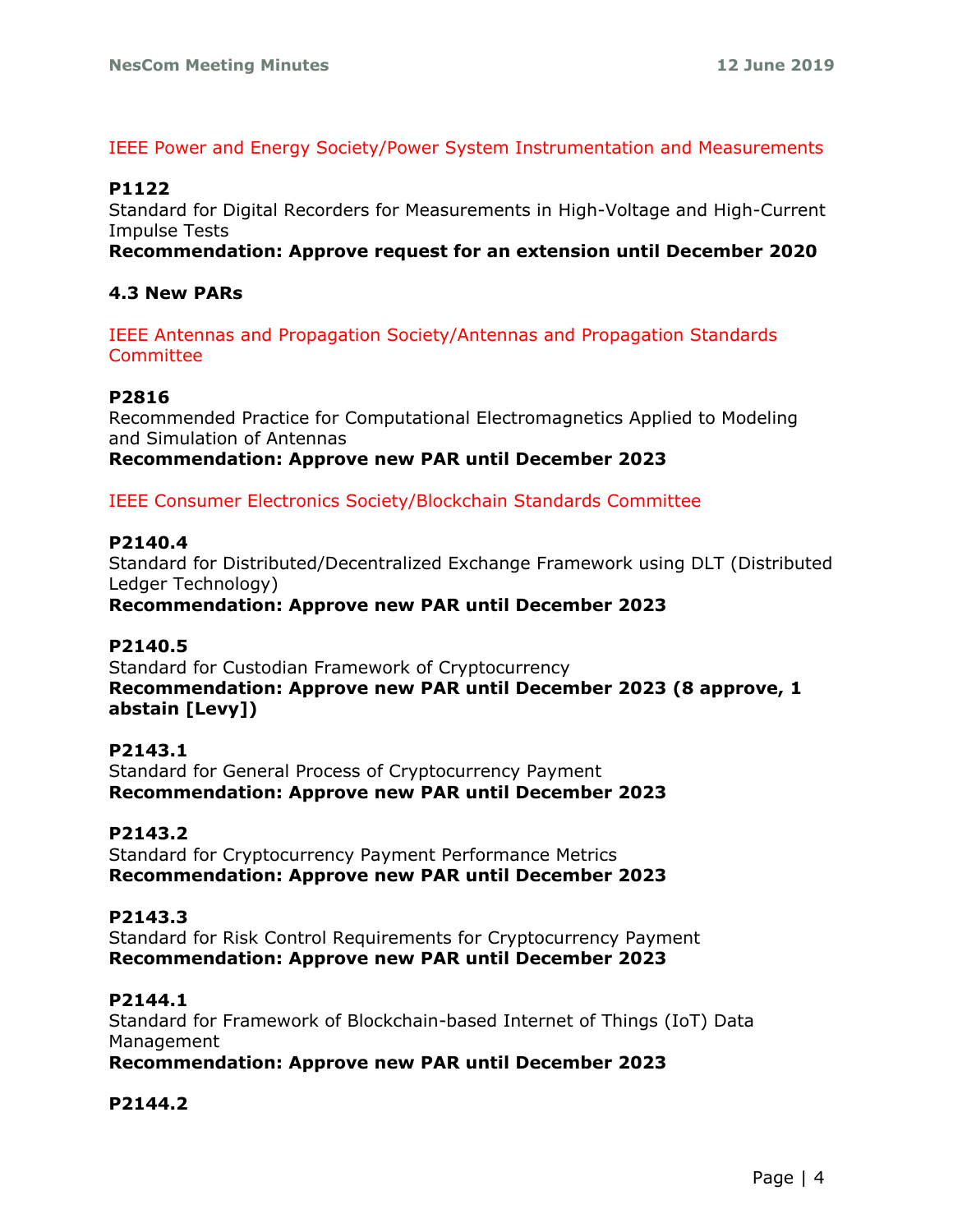Standard for Functional Requirements in Blockchain-based Internet of Things (IoT) Data Management

## **Recommendation: Approve new PAR until December 2023**

## **P2144.3**

Standard for Assessment of Blockchain-based Internet of Things (IoT) Data Management

## **Recommendation: Approve new PAR until December 2023**

## **P2418.9**

Standard for Cryptocurrency Based Security Tokens **Recommendation: Approve new PAR until December 2023**

## **P2418.10**

Standard for Blockchain-based Digital Asset Management **Recommendation: Approve new PAR until December 2023**

## IEEE Consumer Electronics Society/Standards Committee

## **P2049.3**

Standard for Human Augmentation: Identity **Recommendation: Approve new PAR until December 2023**

## **P2049.4**

Standard for Human Augmentation: Methodologies and Processes for Ethical Considerations

**Recommendation: Approve new PAR until December 2023**

## **P2089**

Standard for Age Appropriate Digital Services Framework - Based on the 5Rights Principles for Children

**Recommendation: Conditionally approve new PAR until December 2023; contingent upon staff updating the text to reflect the changes shown during the NesCom meeting. NB: The condition has been met.**

IEEE Communications Society/Edge, Fog, Cloud Communications with IOT and Big Data Standards Committee

## **P1940**

Standard Profiles for ISO 8583 Authentication Services **Recommendation: Approve new PAR until December 2023**

IEEE Engineering in Medicine and Biology Society/IEEE 11073 Standards **Committee** 

**P11073-10427-2016/Cor 1**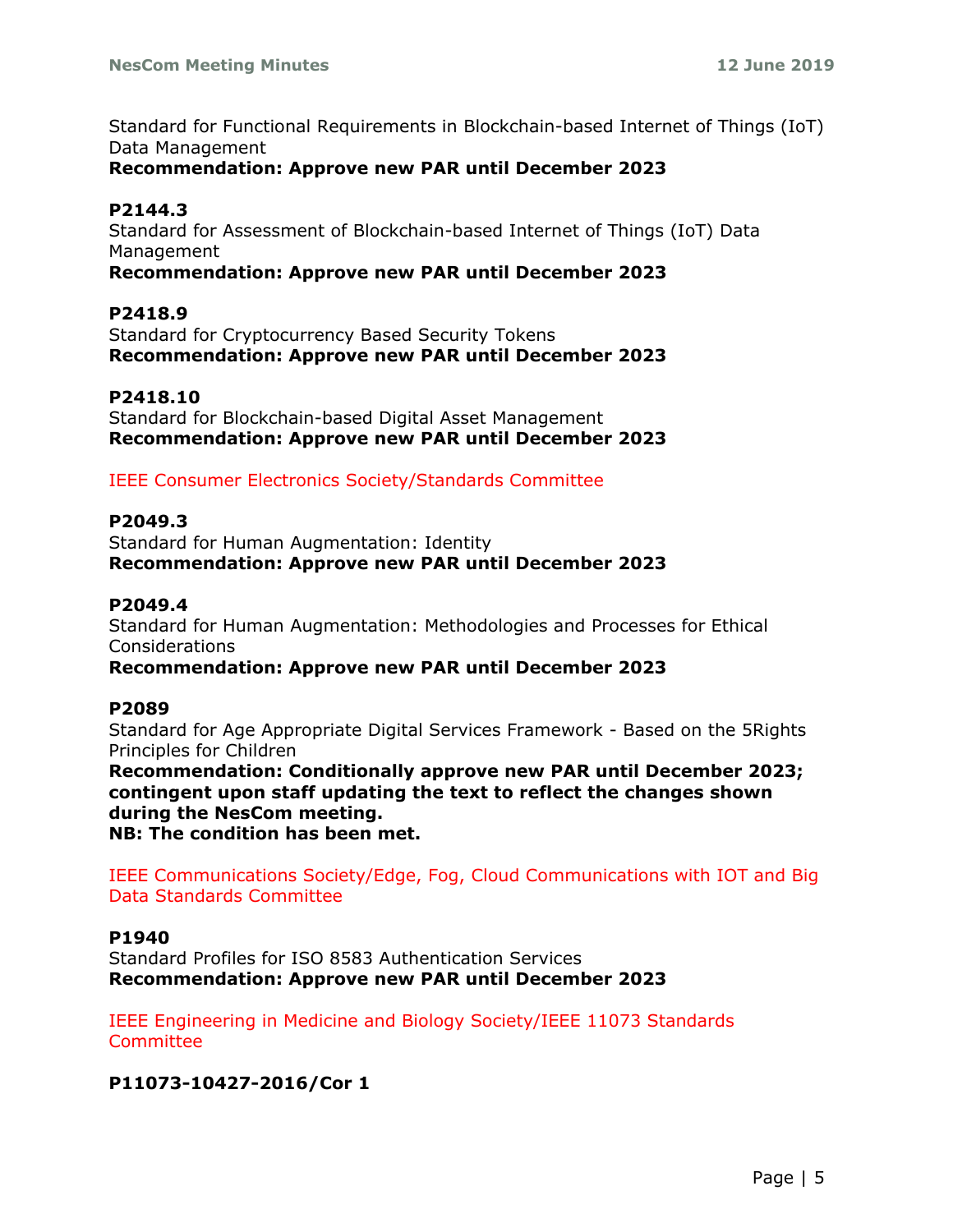Standard - Health informatics - Personal health device communication - Part 10427: Device specialization - Power Status Monitor of Personal Health Devices - Corrigendum 1

# **Recommendation: Approve new PAR until December 2023**

IEEE Industry Applications Society/Technical Books Coordinating Committee

## **P3002.9**

Recommended Practice for Conducting Transient Studies and Analysis of Industrial and Commercial Power Systems

**Recommendation: Approve new PAR until December 2023**

IEEE Power and Energy Society/Power System Instrumentation and Measurements

## **P454**

Guide for the Detection, Measurement and Interpretation of Partial Discharges **Recommendation: Approve new PAR until December 2023**

IEEE Power and Energy Society/Surge Protective Devices/Low Voltage

## **PC62.44a**

Guide for the Application of Low-Voltage (1000 V rms or Less) Surge Protective Devices Used on Secondary Distribution Systems (Between the Transformer Low-Voltage Terminals and the Line Side of the Service Equipment) Amendment 1 - Annex D

# **Recommendation: Approve new PAR until December 2023**

## **PC62.51**

Guide for the Application of Plug-in Multiservice Surge-Protective Devices (MSPDs) for Equipment Connected to AC Mains and Information and Communication Technology (ICT) Metallic Cables **Recommendation: Approve new PAR until December 2023**

IEEE Power and Energy Society/Switchgear

# **PC37.30.6**

Guide for Electric Motor Operators Applied to High-Voltage Air Switches Rated Above 1000 V

**Recommendation: Approve new PAR until December 2023**

## IEEE Power and Energy Society/Transmission and Distribution

## **P2819**

Recommended Practice for Measuring Method of Electromagnetic Environment for the Corridor of High-voltage Overhead Power Transmission Lines in Parallel Mixed with Alternating Current and Direct Current

# **Recommendation: Approve new PAR until December 2023**

# **P2821**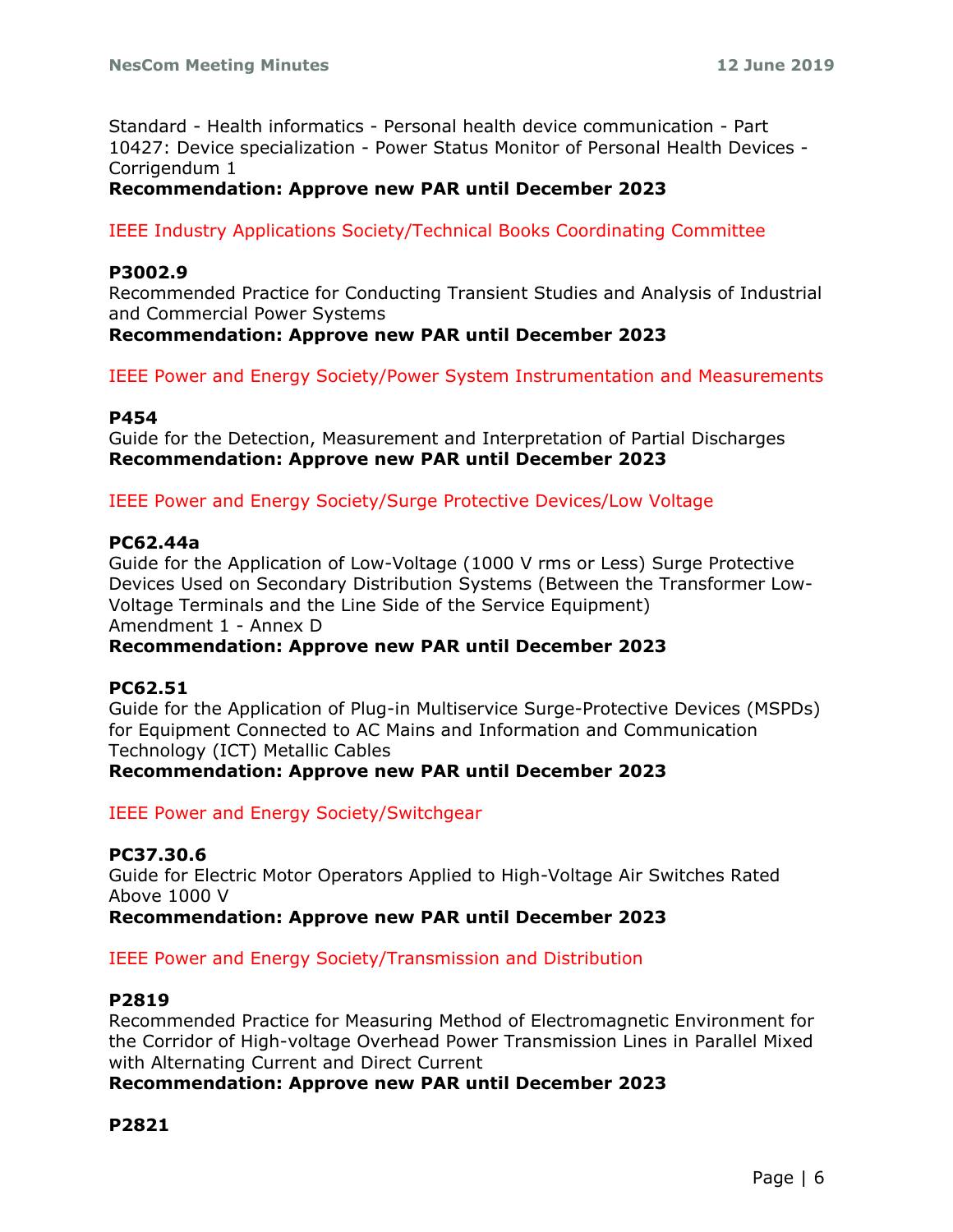Guide for Unmanned Aerial Vehicle-based Patrol Inspection System for Transmission Lines **Recommendation: Approve new PAR until December 2023**

## **PC135.100**

Standard for Line Hardware for Overhead Line Construction **Recommendation: Approve new PAR until December 2023**

# IEEE Robotics and Automation Society/Standing Committee for Standards

## **P2817**

Guide for Verification of Autonomous Systems **Recommendation: Approve new PAR until December 2023**

IEEE-SASB Coordinating Committees/SCC20 - Test and Diagnosis for Electronic **Systems** 

## **P1636.1-2018/Cor 1**

Standard for Software Interface for Maintenance Information Collection and Analysis (SIMICA): Exchanging Test Results and Session Information via the eXtensible Markup Language (XML) - Corrigendum 1 **Recommendation: Approve new PAR until December 2023**

IEEE-SASB Coordinating Committees/SCC21 - Fuel Cells, Photovoltaics, Dispersed Generation, and Energy Storage

## **P2030.10.1**

Standard for Electricity Access Requirements with Safety Extra Low Voltage (SELV) DC for Tier ll and Tier lll of Energy Sector Management Assistance Program (ESMAP) Multi-tier Framework for Household Electricity Supply **Recommendation: Approve new PAR until December 2023**

## **P2815**

Guide for the Technical Specification of Smart Distribution Transformer Terminal **Recommendation: Approve new PAR until December 2023**

IEEE Society on Social Implications of Technology/Social Implications of Technology Standards Committee

## **P7014**

Standard for Ethical considerations in Emulated Empathy in Autonomous and Intelligent Systems

**Recommendation: Approve new PAR until December 2023**

## **4.4 PARs for the Revision of Standards**

IEEE Aerospace and Electronic Systems Society/Radar Systems Panel

## **P521**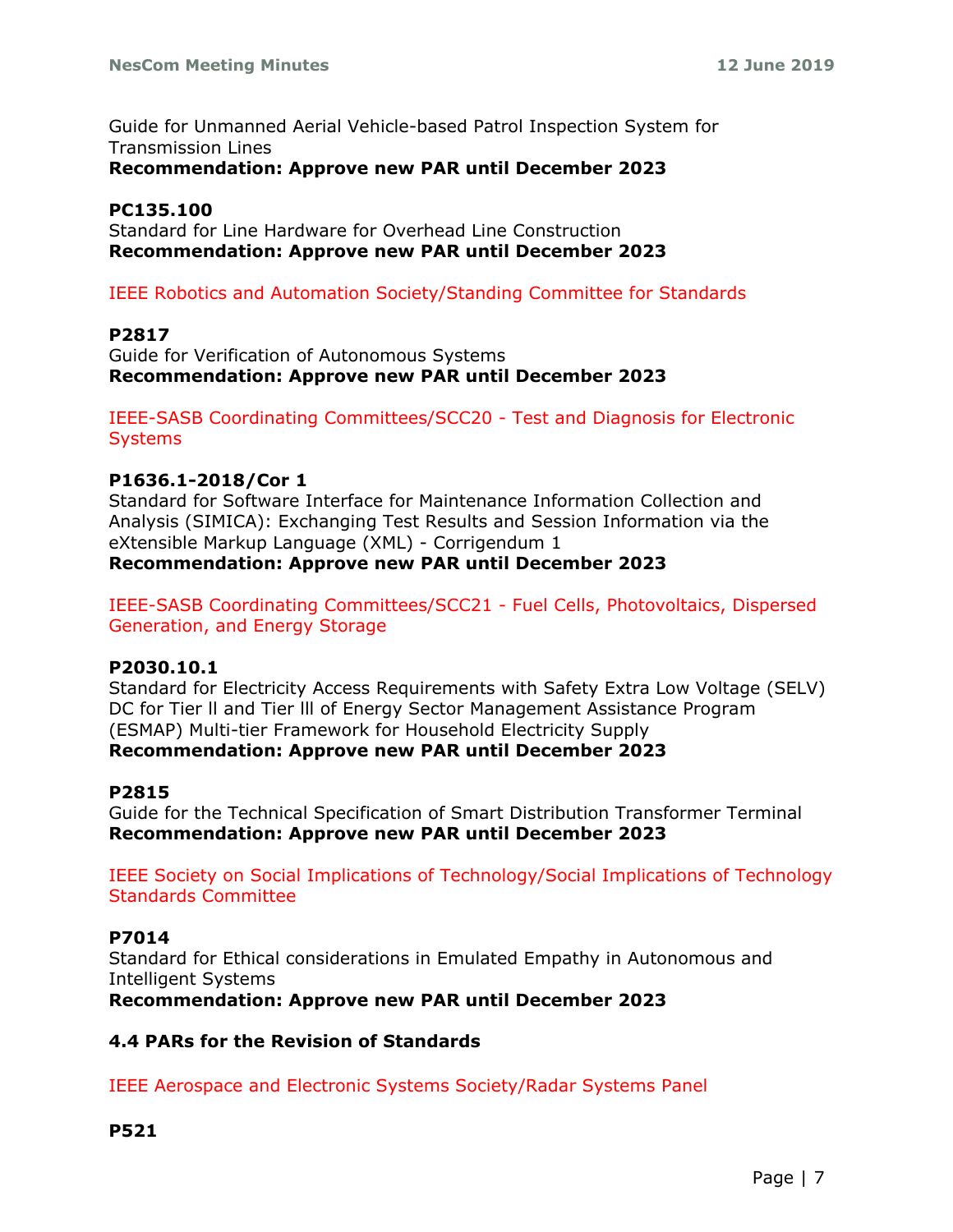Standard Letter Designations for Radar-Frequency Bands **Recommendation: Approve PAR for the revision of a standard until December 2023**

IEEE Antennas and Propagation Society/Antennas and Propagation Standards **Committee** 

# **P1720**

Recommended practice for near field antenna measurements **Recommendation: Approve PAR for the revision of a standard until December 2023**

IEEE Computer Society/Design Automation

## **P1481**

Standard for Integrated Circuit (IC) Open Library Architecture (OLA) **Recommendation: Approve PAR for the revision of a standard until December 2023**

IEEE Industry Applications Society/Petroleum & Chemical Industry

# **P1826**

Standard for Power Electronics Open System Interfaces in Zonal Electrical Distribution Systems Rated Above 100 kW

**Recommendation: Approve PAR for the revision of a standard until December 2023**

IEEE Power and Energy Society/Electric Machinery

## **P1434**

Guide for the Measurement of Partial Discharges in AC Electric Machinery **Recommendation: Approve PAR for the revision of a standard until December 2023**

IEEE Power and Energy Society/Insulated Conductors

## **P635**

Guide for Selection and Design of Aluminum Sheaths for Power Cables **Recommendation: Approve PAR for the revision of a standard until December 2023**

IEEE Power and Energy Society/Nuclear Power Engineering

## **P833**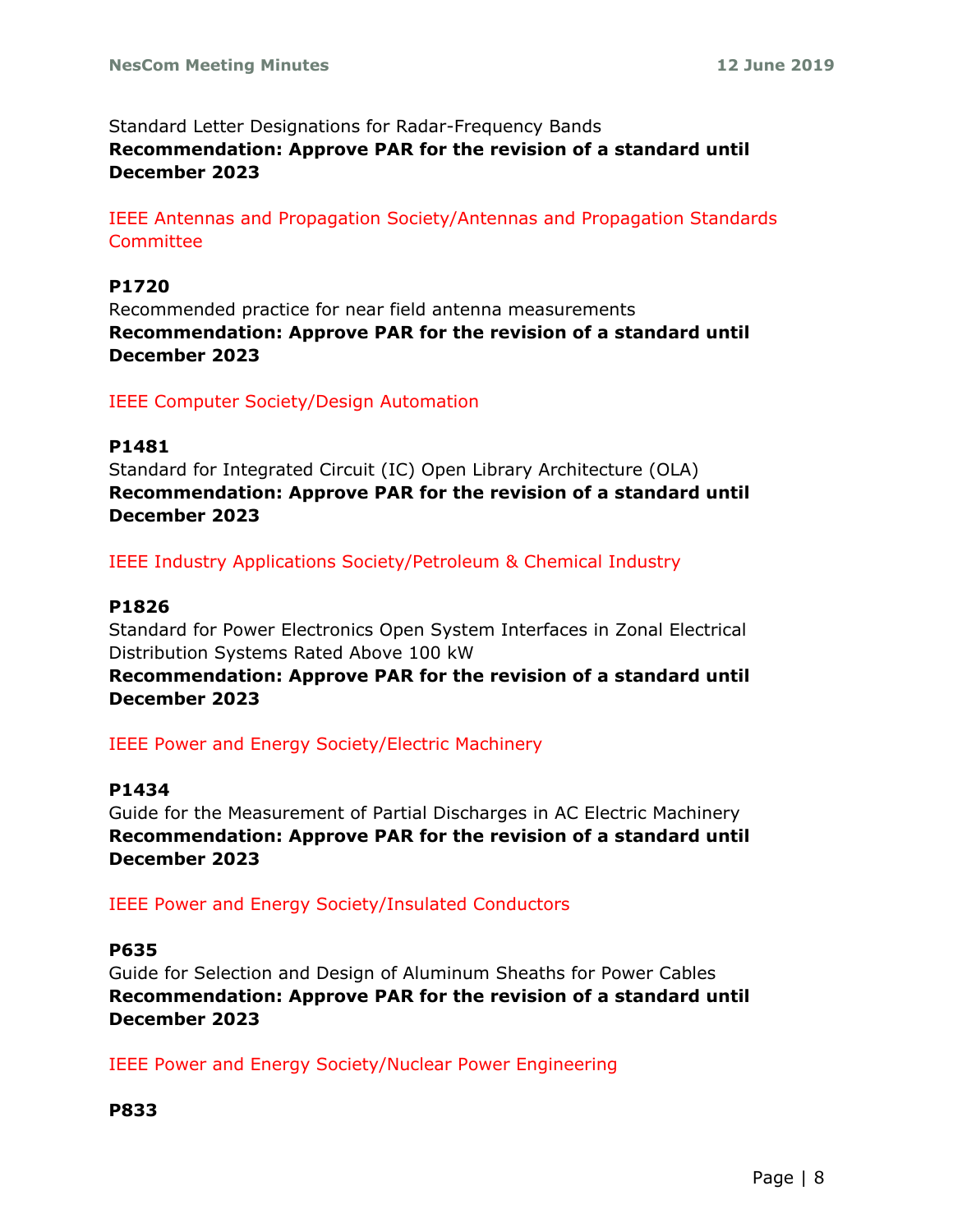Recommended Practice for the Protection of Electric Equipment in Nuclear Power Generating Stations from Water Hazards

**Recommendation: Approve PAR for the revision of a standard until December 2023**

IEEE Power and Energy Society/Surge Protective Devices/Low Voltage

## **PC62.37**

Standard for Test Methods and Preferred Values for Thyristor Surge Protective Components

# **Recommendation: Approve PAR for the revision of a standard until December 2023**

## **PC62.41.1**

Guide on the Surge Environment in Low-Voltage (1000 V and less) AC Power **Circuits** 

## **Recommendation: Approve PAR for the revision of a standard until December 2023**

## **PC62.41.2**

Recommended Practice on Characterization of Surges in Low-Voltage (1000 V and less) AC Power Circuits

# **Recommendation: Approve PAR for the revision of a standard until December 2023**

## **PC62.41.4**

Recommended Practice on Surge Testing for Equipment Connected to Low-Voltage (1000 V and less) AC Power Circuits

# **Recommendation: Approve PAR for the revision of a standard until December 2023**

IEEE Power and Energy Society/Substations

# **PC37.122.2**

Guide for the Application of Gas-Insulated Substations Rated 1 kV to 52 kV **Recommendation: Approve PAR for the revision of a standard until December 2023**

IEEE Power and Energy Society/Transformers

# **PC57.12.35**

Standard for Information Coding for Distribution Transformers and Step-Voltage Regulators